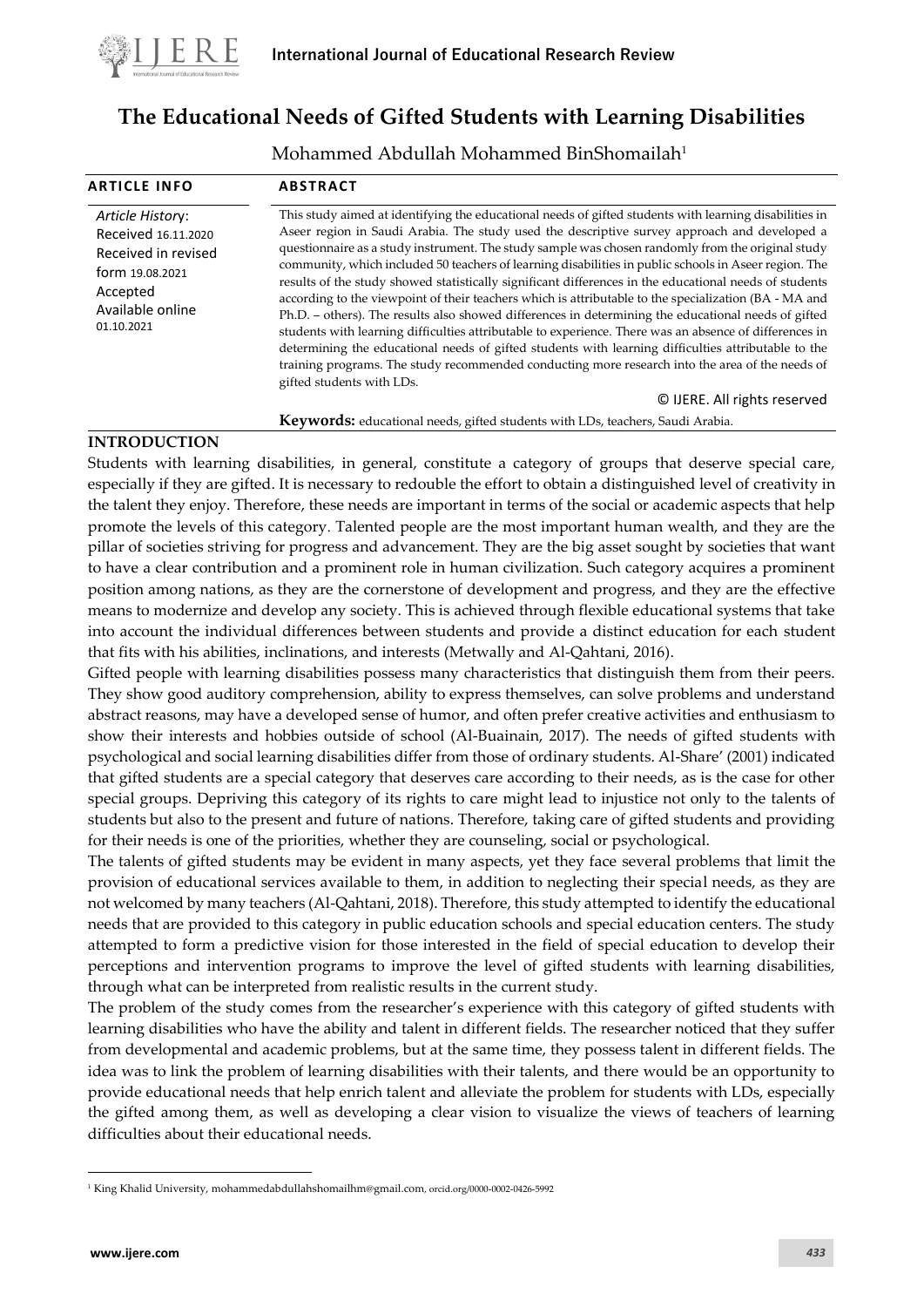BinShomailah, M. A.M. (2021). The Educational Needs of Gifted Students with Learning Disabilities.International Journal of Educational Research Review,6(4),433-442

This is in addition to the recommendations of many previous studies, which called for the importance of paying attention to the category of talented people with LDs (Mallot, 2019;Shabatat, 2016). The Kingdom of Saudi Arabia, in its 2030 vision, called for aspiration, discovery, and reliance on talents and special abilities. All of which were motives for doing objective work as a scientific study and reaching realistic results from an actual study community that stems from the teachers who teach this category.

Therefore, this study aimed at achieving the following objectives: Identifying the educational needs of gifted students with learning disabilities from the point of view of their teachers. Identifying the differences in determining the educational needs of gifted students with LDs from the point of view of their teachers due to the variable of the educational qualification. Identifying the differences in determining the educational needs of gifted students with LDs from the point of view of their teachers due to the variable of experience.

Based on the research problem and the main question, a set of sub-questions can emerge, which are as follows: What are the differences in determining the educational needs of gifted students with LDs from the point of view of teachers due to the teacher's academic qualification?

What are the differences in determining the educational needs of gifted students with LDs from the viewpoint of teachers due to the teachers' experience?

What are the differences in determining the educational needs of gifted students with LDs from the point of view of teachers due to the variable (training programs)?

The results of this study help provide a clear vision of how to meet the educational needs of gifted students with learning disabilities. The study contributes to conducting workshops to meet the educational needs of gifted students with learning disabilities. This study screened the theoretical literature by reviewing the theoretical concepts of the gifted with learning difficulties and the educational needs of students. Delimitations of the Study

There are several limitations to the generalization of the results of this study, which can be summarized as follows:

Thematic limits: The subject of the study will deal only with the topic of the educational needs of gifted students with learning disabilities from the point of view of teachers.

Spatial limits: The study will be applied to some public primary schools in Aseer region, Saudi Arabia.

Time limits: the application will take place in the second semester of the current year 2021.

Human limits: the study sample will consist of teachers of learning disabilities in public education schools in Aseer region.

*Literature Review*

Needs, in general, are defined as "the lack of something that if it exists, achieves fulfillment and satisfaction for the living organism. The need is something necessary either for the stability of life itself or for a better life, and it directs behavior to satisfy it" (Abdul-Rahman, 2018, pg. 146). The educational needs of a gifted student fall into two categories: academic needs and emotional and social needs. The academic needs fall into two categories: differentiation and challenge, both of which mean focusing on accelerating content when students have a strong understanding of how to do so by answering the different types of questions that are asked, and how to deal with learning activities problems solving, enabling self-regulation and advocating social and emotional needs. Satisfying the academic and social needs of the gifted leads students to enjoy learning, and when there is the enjoyment of learning, there is more mastery and understanding of academic content (Kitsantas, et al, 2017). Meeting the needs of each student is critical to the teacher, and there are many strategies for differentiation including flexibility and grouping, independent projects or investigations, diverse instructional strategies, and diverse questions. This could be achieved by allowing students to undertake independent, interest-based work that increases student learning, reinforces student self-motivation, learner self-direction, and the development of creative producers (Westburg & Leppien, 2017).

Gifted students with LDs

This category of students include students who have talent and extraordinary mental capabilities that enable them to achieve high levels of performance, but they suffer from learning disabilities that make the manifestations of achievement or academic achievement low for them as a result of their poor self-concept and lack of motivation (Zayed, 2020). Metwally (2016) defines them as "those who possess the outstanding talent or intelligence and are capable of high performance, but at the same time they face learning difficulties that make achieving some aspects of academic achievement difficult."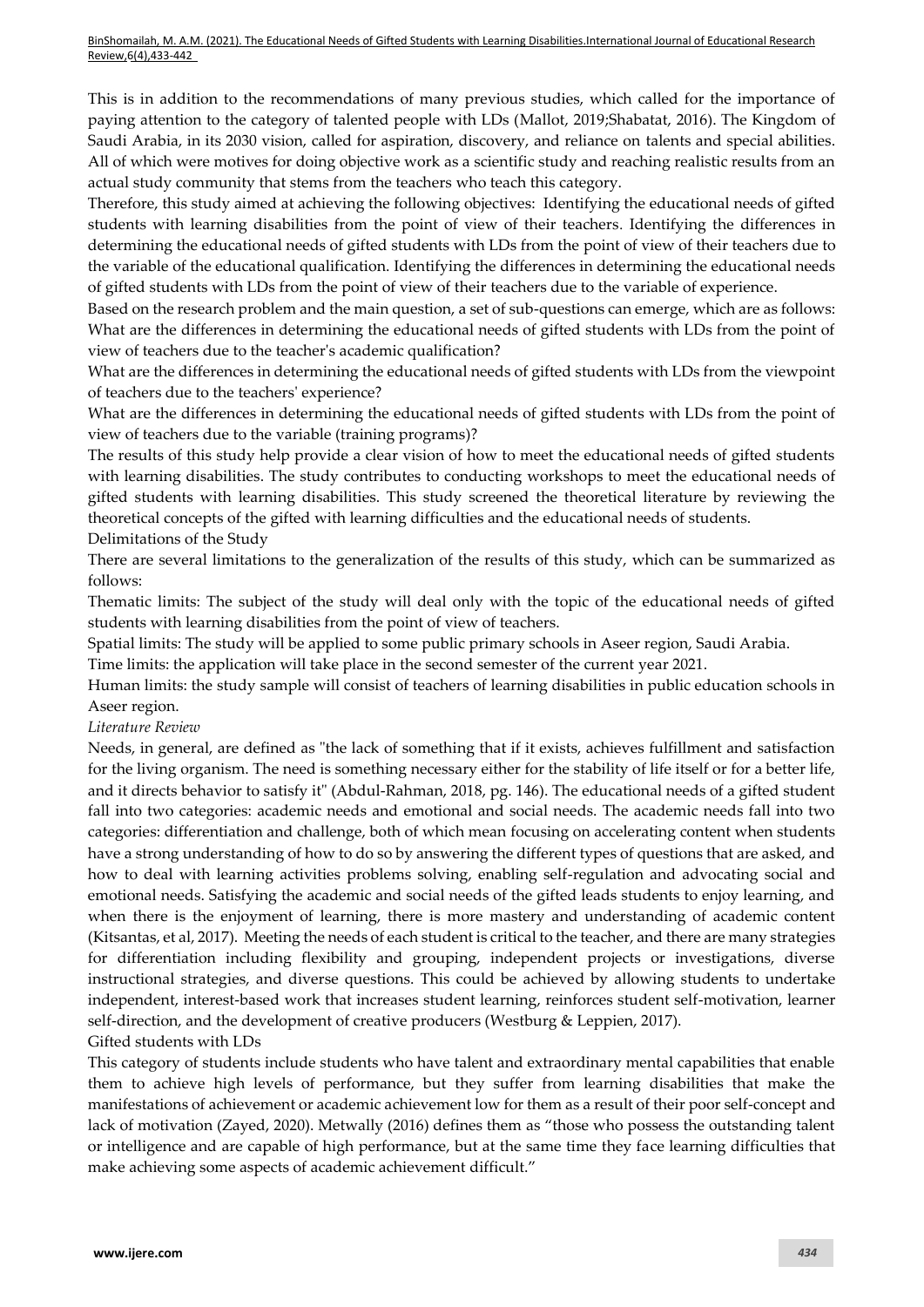Al-Arabi (2015) and Al-Qahtani (2018) divided gifted people with learning disabilities into three main categories. First, gifted students with mild learning disabilities. These students are often identified as gifted due to their high IQ, often draw the attention of their parents and teachers with high verbal abilities, do well in primary school, and participate in programs for the gifted. However, they are in the range of students with unexpected learning disabilities due to their reduced abilities in spelling, reading, writing, and poor handwriting, and are rarely recognized as having a learning disability.

Second, gifted students with severe learning disabilities. They are students who have severe learning disabilities that it is easy to classify them as suffering from those disabilities. This makes it difficult to identify their superior mental abilities and direct attention to their weaknesses without realizing their strengths, which may lead to the lack of interest in these abilities and talents, so that they can be developed, which also leads to frequent failure in school. These students are rarely classified or recognized as gifted.

Third, gifted students with unidentified learning disabilities. They are a difficult group to identify and recognize, neither as gifted nor as having learning disabilities. They often use their intelligence in hiding their disabilities, as they do not have the opportunity to express their feelings. These students have difficulties that hide their talents (Salem et al, 2021).

#### RESEARCH METHODOLOGY

Population and Sample

The study population consisted of all teachers of students with learning disabilities in public education schools in Aseer region (Abha - Khamis Mushait - Ahad Rafaida), and their number was (70) teachers during the academic year 2020.

The study sample consisted of (50) teachers of students with LDs, who were randomly selected from the original study population, and their percentage was (71.42%). Table (1) shows the characteristics of the study sample.

| Variable                 | $\sigma$<br>. O. . L<br>Category | No.<br>Percentage |       |  |  |  |
|--------------------------|----------------------------------|-------------------|-------|--|--|--|
|                          | Bachelor                         | 38                | 7/76  |  |  |  |
| Academic qualification   | Master or Ph.D                   | 10                | 7.20  |  |  |  |
|                          | Others                           | 2                 | 7.4   |  |  |  |
|                          | less than five years             | 8                 | 7.16  |  |  |  |
|                          | From 5 to 10 years               | 17                | 7.34  |  |  |  |
| Years of experience      | From 10 to 15 years              | 11                | 7.22  |  |  |  |
|                          | More than 15 years               | 14                | 7.28  |  |  |  |
| Training programs in the | Two programs                     | 13                | 7.26  |  |  |  |
| field<br>οf<br>learning  | From 3-4                         | 13                | 7.26  |  |  |  |
| disabilities             | From $5-6$                       | 6                 | 7.12  |  |  |  |
|                          | More than seven programs         | 18                | 7.36  |  |  |  |
| Total                    |                                  | 50                | 7.100 |  |  |  |

| Table 1. Distribution of the sample according to demographic variables |  |  |
|------------------------------------------------------------------------|--|--|
|                                                                        |  |  |
|                                                                        |  |  |

## Instruments of the study

The questionnaire consisted of (17) statements including the focus of the educational needs of gifted students with learning disabilities. It was formulated to measure all the educational needs of students to reach the answer to the study's questions.

The validity of the questionnaire means making sure that it will measure what it was prepared to measure. The researcher made sure of the validity of the questionnaire through the following:

Validity of judges: After completing the construction of the questionnaire, it was presented to several judges for their opinions. Based on the amendments and suggestions made by the judges, the researcher made the necessary amendments on the questionnaire, in which the percentage of the agreement reached more than (80%), from amending some of the phrases, until the questionnaire became in its final form.

The validity of the internal consistency: After confirming the apparent validity of the study instrument, the researcher applied it to the study sample, then the researcher calculated the Pearson correlation coefficient to find out the internal validity of the questionnaire. The following table presents the results.

Table 2. Pearson correlation coefficients for the items of the questionnaire with the total score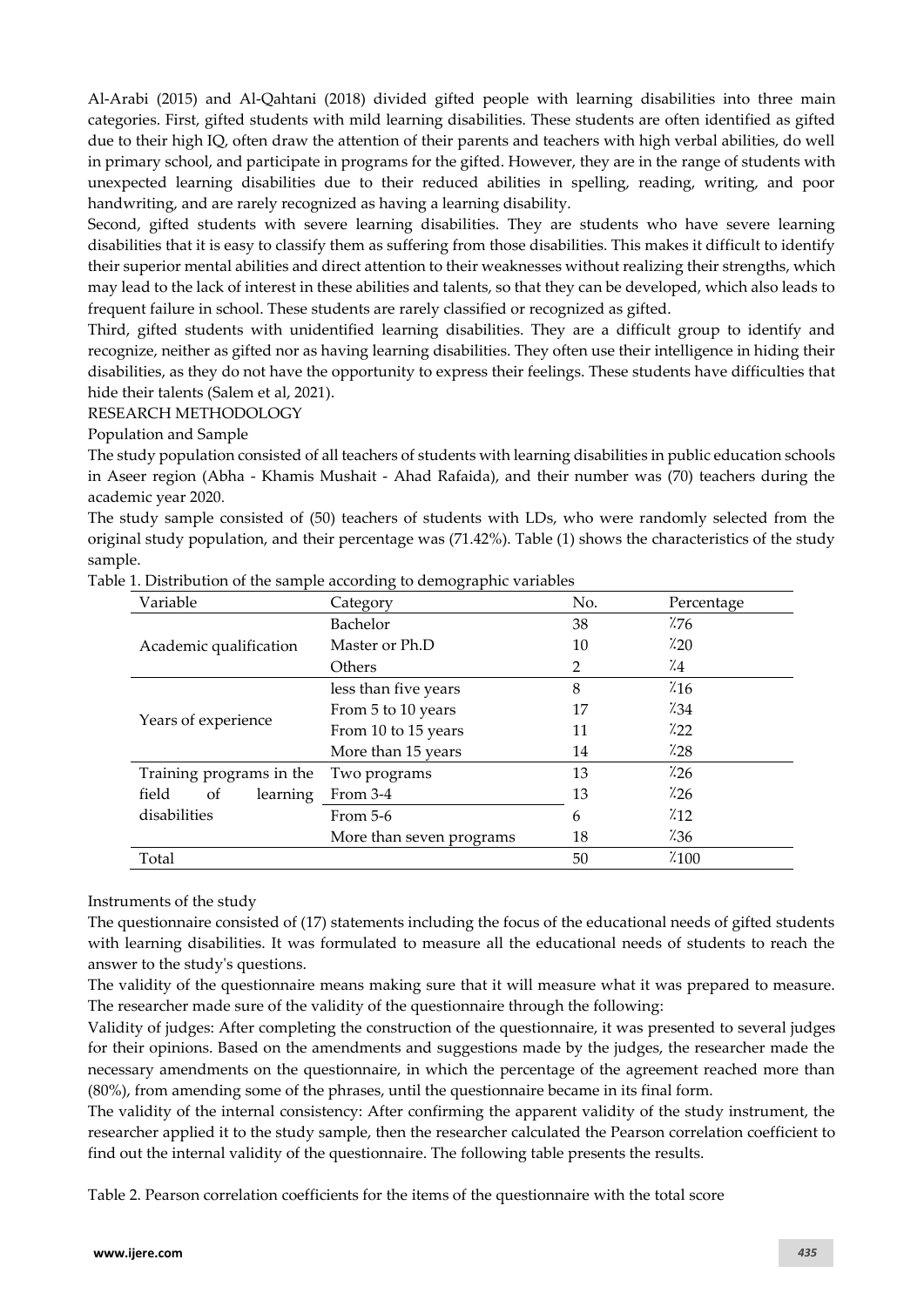| Item No. | Total degree  | Item No. | Total degree  |
|----------|---------------|----------|---------------|
|          | ** $0,411$    | 10       | $**0,743$     |
| 2        | $** 0,757$    | 11       | $**0,742$     |
| 3        | $**0,590$     | 12       | $**0,565$     |
| 4        | $*$ $*$ 0,803 | 13       | $**0,782$     |
| 5        | $*$ $*0,841$  | 14       | $**0,730$     |
| 6        | $**0,807$     | 15       | $**0,633$     |
|          | $**0,464$     | 16       | $*$ $*$ 0,621 |
| 8        | $**0,799$     | 17       | $**0,667$     |
| 9        | $**0,770$     |          |               |

\*\*Statistically significant at 0, 01

It is clear from the previous table that the values of the correlation coefficient of each of the items with the dimension it measures are positive and statistically significant at (0, 01), which indicates the validity of its consistency with the total score of the dimension.

Reliability of the instrument

The researcher calculated the reliability of the instrument using the Cronbach Alpha coefficient for the questionnaire as a whole, and the results are presented in the following table:

| Table 3. Results of the reliability of the educational needs questionnaire by Cronbach's alpha method |  |  |
|-------------------------------------------------------------------------------------------------------|--|--|
|                                                                                                       |  |  |

| No. of items | Mean score | Standard<br>deviation | Variation<br>- of<br>degrees | general<br>stability<br>coefficient |
|--------------|------------|-----------------------|------------------------------|-------------------------------------|
| 17           | 35,4200    | 11,082                | 122,820                      | 0.926                               |

The value of Cronbach's alpha coefficient for the scale as a whole was (0.926), which means that the questionnaire has a good degree of reliability.

The researcher divided the statements of the questionnaire into two parts, odd items versus even items. The Pearson's coefficient was used to calculate the extent of the correlation between the scores of the first and second parts. The length was corrected using the "Spearman-Brown" equation, and the value of the stability coefficient in this way was ( 0.924), which is a value that confirms that the questionnaire scale has a high degree of reliability that can be used as an instrument for data collection in the current study. Results

Results of the main question

To answer the main question of the study, the researcher calculated the mean scores and standard deviations of the answers of the study sample towards revealing the "educational needs of gifted people with learning disabilities from the viewpoint of teachers of learning difficulties." These expressions were also arranged according to the mean scores as follows.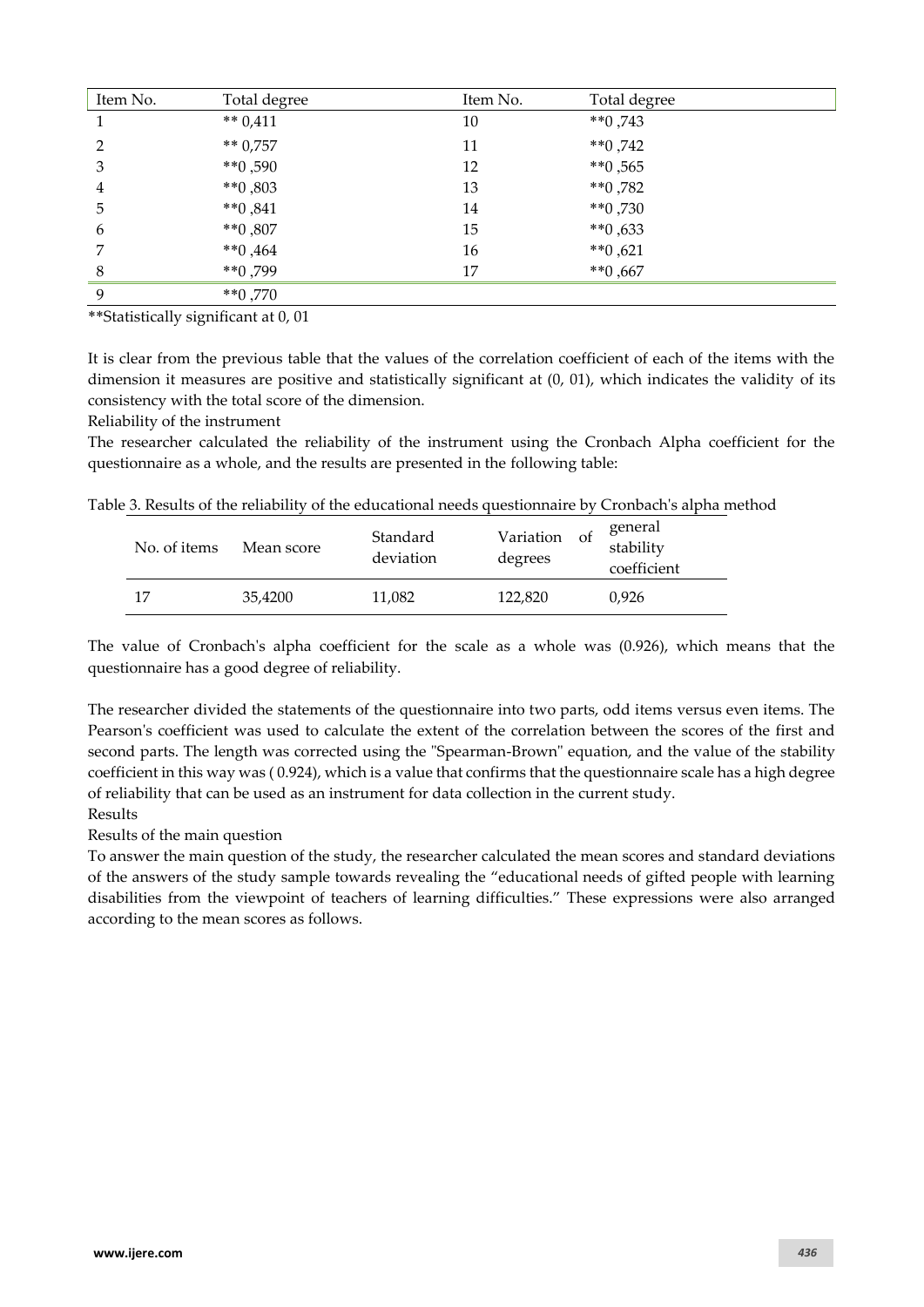|                |                                                                                                         | F                    |                | Agreement level  |                |        |          |            |                       |              |                   |
|----------------|---------------------------------------------------------------------------------------------------------|----------------------|----------------|------------------|----------------|--------|----------|------------|-----------------------|--------------|-------------------|
| No.            | Statement                                                                                               | &<br>$\%$            | Strongly       | Disagree         | neutral        | gree   | strongly | Mean score | deviation<br>Standard | Rank         | Agreement<br>evel |
|                | Presenting<br>the                                                                                       | F                    | 7              | 7                | 12             | 10     | 14       |            |                       |              |                   |
| 9              | scientific material in a<br>of<br>variety<br>ways<br>stimulates most of t                               | γ.                   | 14             | 14               | 24             | 20     | 28       | 2,660      | 1,394                 | $\mathbf{1}$ | Strongly<br>agree |
|                | Focus on developing                                                                                     | F                    | $\overline{2}$ | $\overline{2}$   | 10             | 23     | 13       |            |                       |              |                   |
| 3              | creative<br>abilities,<br>thinking skills, and<br>problem-solving.                                      | %                    | 4              | $\overline{4}$   | 20             | 46     | 26       | 2,140      | 0,989                 | 2            | Agree             |
|                | Providing intensive                                                                                     | F                    | 1              | $\overline{2}$   | 6              | 19     | 22       |            |                       |              |                   |
| 14             | enrichment programs<br>for gifted students<br>with LDs.                                                 | $\frac{1}{2}$        | $\overline{2}$ | 4                | 12             | 38     | 44       | 1,820      | 0,940                 | 3            | Strongly<br>agree |
|                | Organizational skills                                                                                   | F                    | 4              | $\mathbf{0}$     | 5              | 13     | 28       |            |                       |              |                   |
| 5              | training such as time<br>management<br>strategies.                                                      | $\frac{1}{2}$        | 8              | $\boldsymbol{0}$ | 10             | 26     | 56       | 1,780      | 1,165                 | 4            | Strongly<br>agree |
|                | special<br>Allocating                                                                                   | F                    | 2              | $\mathbf{1}$     | 1              | 26     | 20       |            |                       |              |                   |
| 7              | gifted<br>classes<br>for<br>students with LDs.                                                          | $\frac{1}{2}$        | 4              | $\overline{2}$   | $\overline{2}$ | 52     | 40       | 1,780      | 0,910                 | 5            | Agree             |
|                | Diversifying<br>the                                                                                     | $\mathbf F$          | $\mathbf{1}$   | 3                | 2              | 20     | 24       |            |                       |              |                   |
| 6              | methods of detecting<br>the needs of gifted<br>people with LDs.                                         | %                    | $\overline{2}$ | 6                | 4              | 40     | 48       | 1,740      | 0,943                 | 6            | Strongly<br>agree |
| 10             | Giving the student<br>the<br>appropriate<br>opportunity to utilize                                      | F                    | 2              | $\overline{2}$   | 2              | 17     | 27       | 1,700      | 1,015                 | 7            | Strongly<br>agree |
|                | his knowledge and                                                                                       | %                    | 4              | 4                | 4              | 34     | 54       |            |                       |              |                   |
|                | Encouragement and                                                                                       | F                    | 1              | $\mathbf{1}$     | 6              | 16     | 26       |            |                       |              | Strongly          |
| 16             | continuous parental<br>participation for their                                                          | Ϊ.                   | $\overline{2}$ | $\overline{2}$   | 12             | 32     | 52       | 1,700      | 0,909                 | 8            | agree             |
| $\mathbf{1}$   | .<br>$\sigma$<br>$\sim$ 100 $\sim$ 100 $\sim$ 100 $\sim$<br>gifted<br>Assigning<br>students with LDs to | $\mathbf F$          | $\overline{2}$ | $\overline{2}$   | 1              | 15     | 30       | 1,620      | 1,007                 | 9            | Strongly          |
|                | write the scientific                                                                                    | Z.                   | 4              | $\overline{4}$   | 2              | 30     | 60       |            |                       |              | agree             |
|                | material<br>Motivating<br>gifted                                                                        | F                    | $\mathbf{0}$   | $\mathbf{1}$     | $\overline{4}$ | 19     | 26       |            |                       |              |                   |
| 17             | students with LDs<br>and<br>encouraging<br>them to self-learn.                                          | %                    | 0              | $\overline{2}$   | 8              | 38     | 52       | 1,600      | 0,728                 | 10           | Strongly<br>agree |
|                | Using and adapting                                                                                      | F                    | 10             | $\boldsymbol{0}$ | 5              | 15     | 29       |            |                       |              |                   |
| 8              | modern<br>teaching<br>strategies<br>and<br>techniques for gifted<br>students with LDs.                  | $\dot{\vphantom{1}}$ | $\overline{2}$ | $\boldsymbol{0}$ | $10\,$         | $30\,$ | 58       | 1,580      | 0,835                 | 11           | Strongly<br>agree |
|                | Encourage students                                                                                      | F                    | 1              | $\mathbf{1}$     | 3              | 16     | 29       |            |                       |              | Strongly          |
| 15             | to use the summer<br>interaction strategy.                                                              | %                    | $\overline{2}$ | $\overline{2}$   | 6              | 32     | 58       | 1,580      | 0,859                 | 12           | agree             |
| $\overline{2}$ |                                                                                                         | F                    | $\mathbf{1}$   | $\mathbf{1}$     | $\overline{4}$ | 3      | 31       | 1,560      | 0,884                 | 13           | Strongly          |

Table 4. Frequencies, percentages, mean scores, and standard deviations of the answers of the study sample to the first question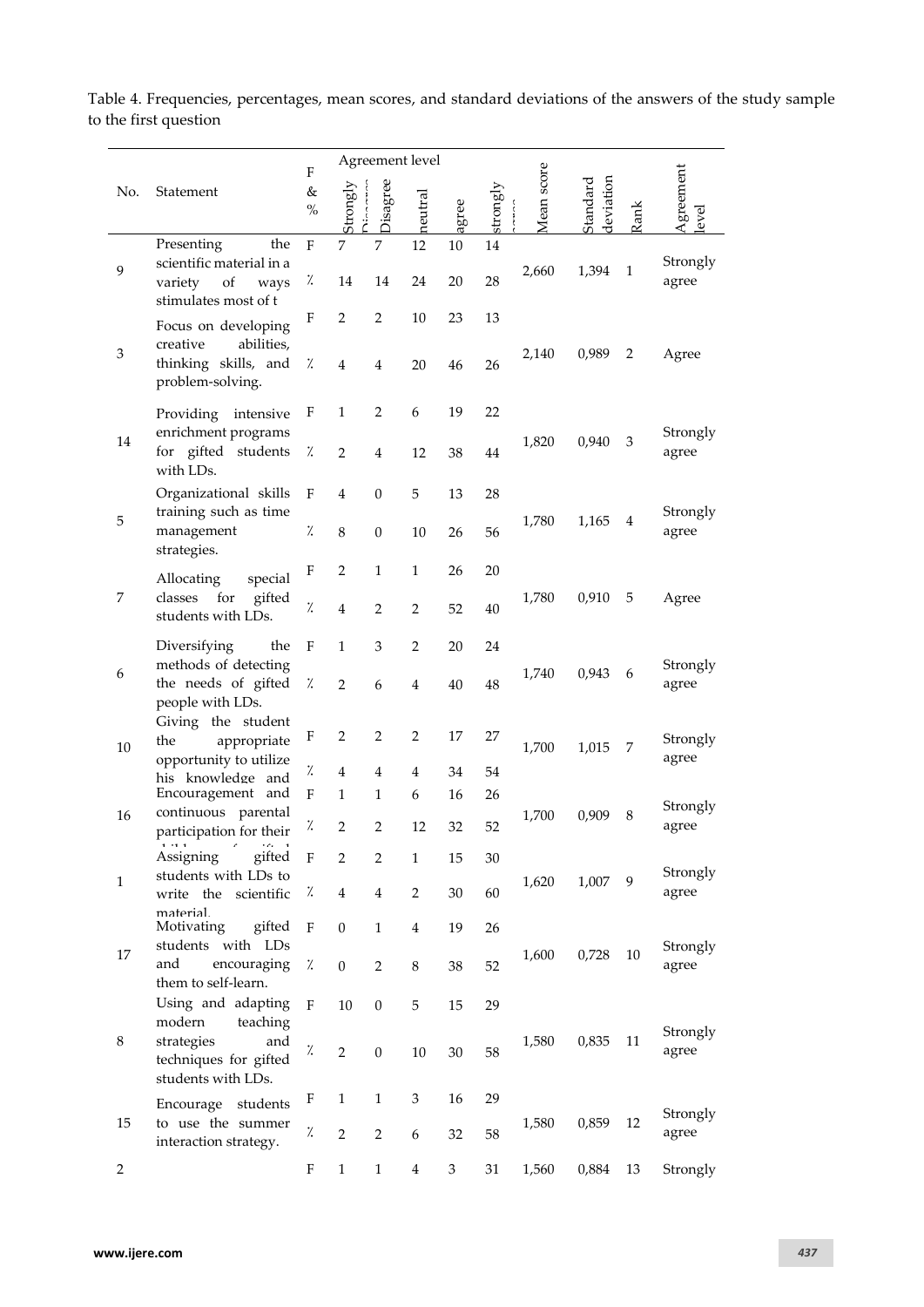|                                               | Encourage<br>student to talk about                                                                     | the            | $\frac{1}{2}$ | 2             | $\mathcal{P}$  | 8              | 26 | 62    |        |        |    | agree             |
|-----------------------------------------------|--------------------------------------------------------------------------------------------------------|----------------|---------------|---------------|----------------|----------------|----|-------|--------|--------|----|-------------------|
|                                               | Training                                                                                               | gifted         | $\mathbf{F}$  | $\Omega$      | $\overline{2}$ | 3              | 10 | 35    |        |        |    | Strongly          |
| 13                                            | students with LDs to<br>use                                                                            | modern         | γ.            | $\Omega$      | $\overline{4}$ | 6              | 20 | 70    | 1,440  | 0,786  | 14 | agree             |
|                                               | The student sits in a                                                                                  |                | $\mathbf{F}$  | 1             | 1              | 1              | 13 | 34    |        |        |    | Strongly          |
| 12                                            | place close to the<br>teacher to follow him                                                            |                | Ϊ.            | 2             | 2              | 2              | 26 | 68    | 1,440  | 0,812  | 15 | agree             |
|                                               | $\mathcal{L} = \mathcal{L}^{\frac{1}{2}} \mathbf{1}_{\mathcal{L} = \mathcal{L}}$<br>Introducing modern |                | $\mathbf{F}$  | $\mathbf{1}$  | $\Omega$       | $\mathcal{P}$  | 11 | 36    |        |        |    |                   |
| 11                                            | alternatives such as<br>computers<br>enhance                                                           | to<br>learning | $\gamma$      | $\mathcal{P}$ | $\Omega$       | $\overline{4}$ | 22 | 72    | 1,42   | 0,859  | 16 | Strongly<br>agree |
|                                               | Focus                                                                                                  | on             | F             | $\mathbf{1}$  | $\Omega$       | 1              | 13 | 35    |        |        | 17 | Strongly          |
| 4                                             | collaborative                                                                                          |                | $\frac{1}{2}$ | $\mathcal{P}$ | $\Omega$       | $\mathcal{P}$  | 26 | 70    | 1,380  | 0,725  |    | agree             |
|                                               |                                                                                                        |                |               |               |                |                |    |       | 35,420 | 11,082 |    | Strongly          |
| The overall mean score for the first question |                                                                                                        |                |               |               |                |                |    | agree |        |        |    |                   |

It is clear from Table (4) that statement No. (9) ranked first (presenting the scientific material in a variety of ways that stimulate most of the visual and auditory senses) with a mean score of (2,660) and a standard deviation of (1,394). Statement No. came in the last rank From the point of view of the study sample, the statement came in the last rank, with a mean score of (1,380) and a standard deviation of (0.725). Results of the sub-questions:

Sub-question one:

To find out whether there are statistically significant differences between the views of the study sample in determining the educational needs of students according to the difference in the educational qualification variable, the Kruskal Wallis test was used instead of the One Way Anova test, due to the inequality between the categories of the students variable, as shown in the following table.

Table 5. The results of the Kruskal Wallis test for the academic qualification variable

| Dimension                              | Academic<br>qualification | No. | Mean<br>score | Sig. |             |
|----------------------------------------|---------------------------|-----|---------------|------|-------------|
|                                        | Bachelor                  | 38  | 25,39         |      |             |
| gifted<br>needs<br>Educational<br>- of | Master or P.hD            | 10  | 21,10         | 0,04 | Significant |
| students with learning disabilities    | Others                    |     | 49,50         |      |             |

It is clear from the previous table that gifted students with LDs have statistically significant differences between them in the educational needs according to the point of view of their teachers that are attributed to the academic qualification. The mean score for teachers with bachelor's degrees was (25,39) while the number of teachers with master's and doctorate degrees was (10) with a mean score of 21.10.

Sub-question two:

To find out whether there are statistically significant differences between the views of the study sample in determining the educational needs of students according to the difference in the experience variable, the Kruskal Wallis test was used as shown in the following table.

| Dimension                                                                   | Experience           | No. | Mean<br>score | Sig.  |             |
|-----------------------------------------------------------------------------|----------------------|-----|---------------|-------|-------------|
| Educational needs of<br>students<br>gifted<br>with<br>learning disabilities | less than five years |     | 11,25         |       |             |
|                                                                             | From 5 to 10 years   | 17  | 27,68         |       | Significant |
|                                                                             | From 10 to 15 years  | 11  | 33,45         | 0,010 |             |
|                                                                             | More than 15 years   | 14  | 24,75         |       |             |

Table 6. The results of the Kruskal Wallis test for the experience variable

It is clear from the previous table that the educational needs of gifted students with LDs differed according to the variable of experience. The teachers with less than five years experience, whose number was (8), got a mean score of 11.25. The mean score of teachers with 5-10 years of experience, whose number was (17), was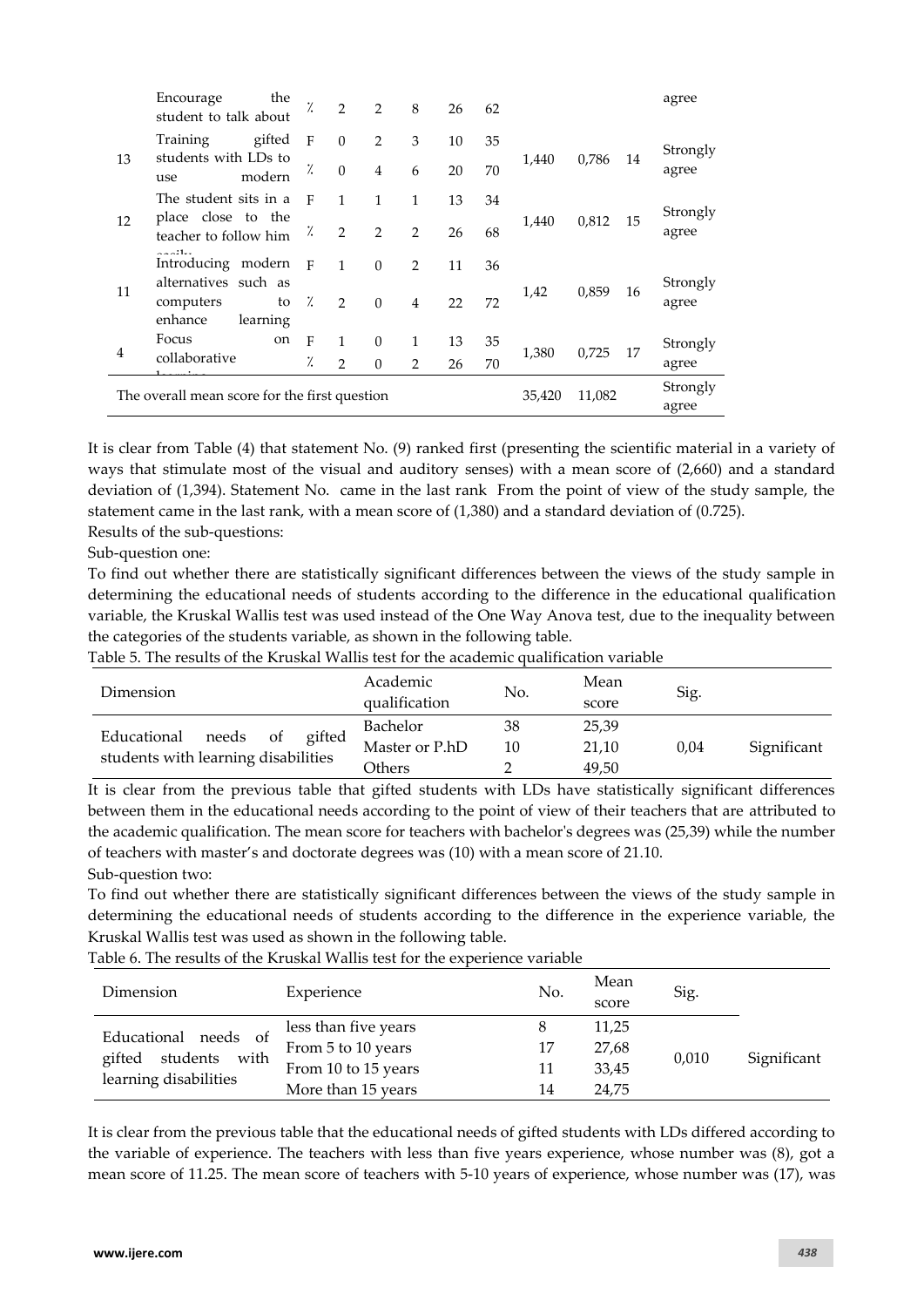27.68. Teachers with experience from 10 years to less than 15 years, whose number was (11), got a mean score of 33.45. Finally, teachers with more than 15 years of experience got 24.75. Sub-question three:

To find out whether there are statistically significant differences between the views of the study sample in determining the educational needs of students according to the difference in the training program variable, the Kruskal Wallis test was used as shown in the following table.

| Dimension                    | Training programs                 | No. | Mean<br>score | Sig.  |             |
|------------------------------|-----------------------------------|-----|---------------|-------|-------------|
|                              | Two programs                      | 13  | 24.08         |       |             |
| Educational needs of gifted  | From 3-4                          | 13  | 23,85         |       | <b>Not</b>  |
| learning<br>with<br>students | From 5-6                          | 6   | 34,50         | 0,451 | significant |
| disabilities                 | More<br>than<br>seven<br>programs | 18  | 24.72         |       |             |

Table 7. The results of the Kruskal Wallis test for the training programs variable

It is clear from the previous table that the educational needs of gifted students with LDs do not differ according to the variable of the training programs the teachers obtained. Teachers who obtained two courses (n=13) had a mean score of 24.08. The teachers who obtained three to four courses (n=13) had a mean score of 23.85. The teachers who took five to six courses and their number was (6) had a mean score of 34.50. The teachers who got seven courses or more (n=18) had a mean score of 24.72. All the mean scores were not statistically significant. This means that the educational needs of students do not differ from the teachers' point of view according to the number of courses of their teachers.

## **Discussion**

Baneen (2019) explored the category of gifted students with learning disabilities among secondary school students in general, and specifically aimed at revealing the ranks of their distinctive identity. The study included (3) cases selected from among 60 regular students in the second division of the secondary school. The study used the clinical approach and using Torrance's innovative thinking scale, Raven's scale for successive matrices, the objective scale for identity ranks of Al-Ghamdi, and the mathematics learning difficulties scale for the secondary stage. The results found the existence of investigation status among the cases and these results were discussed based on the theoretical framework and previous studies.

Alexopoulou & Drigas (2019) investigated the special personality traits of gifted and resilient students, and targeted the development of strategic approaches to prevention and intervention, to enhance the resilience of those at risk of academic achievement. The study conducted a systematic review on enhancing the resilience of gifted students. The results found that enhancing the resilience of gifted students is of great importance to help them overcome difficulties in family, school, and social environments, leading to the establishment of good physical and mental health.

Karaduman (2019) revealed Bloom's classification of action verbs to analyze class questions used in general science textbooks approved in the general middle grades in Texas to determine whether these questions assess the level of thinking of gifted students. The study used content analysis to collect quantitative data and to analyze the content of class questions for each of the general science textbooks. In general science textbooks by applying for the AntConc program, action verbs were measured from classification against words used in the content of the post-class questions to determine the number of action verbs present in the post-class questions that can be used to assess the cognitive understanding of gifted students. The study found that the general science textbooks did not use a statistically significant number. Several action verbs from Bloom's Taxonomy in subsequent chapter questions for grades 6, 7, and 8.

Molot (2019) explored the classroom experiences of teachers regarding the use of differentiated teaching with high-ability learners and how teachers effectively characterize the teaching of gifted learners in the classroom. Participants discussed professional development opportunities and resources that they felt they could take advantage of to improve the quality of differentiation among gifted learners. In this qualitative phenomenological study, individual interviews were conducted with (17) teachers in grades three through five. The results of this study reached suggestions for ways to distinguish successfully in classroom instruction for gifted learners, as well as areas for improvement that could occur in the area to better meet the needs of these students. Zayed (2020) revealed the existence of differences between the average grades of ordinary,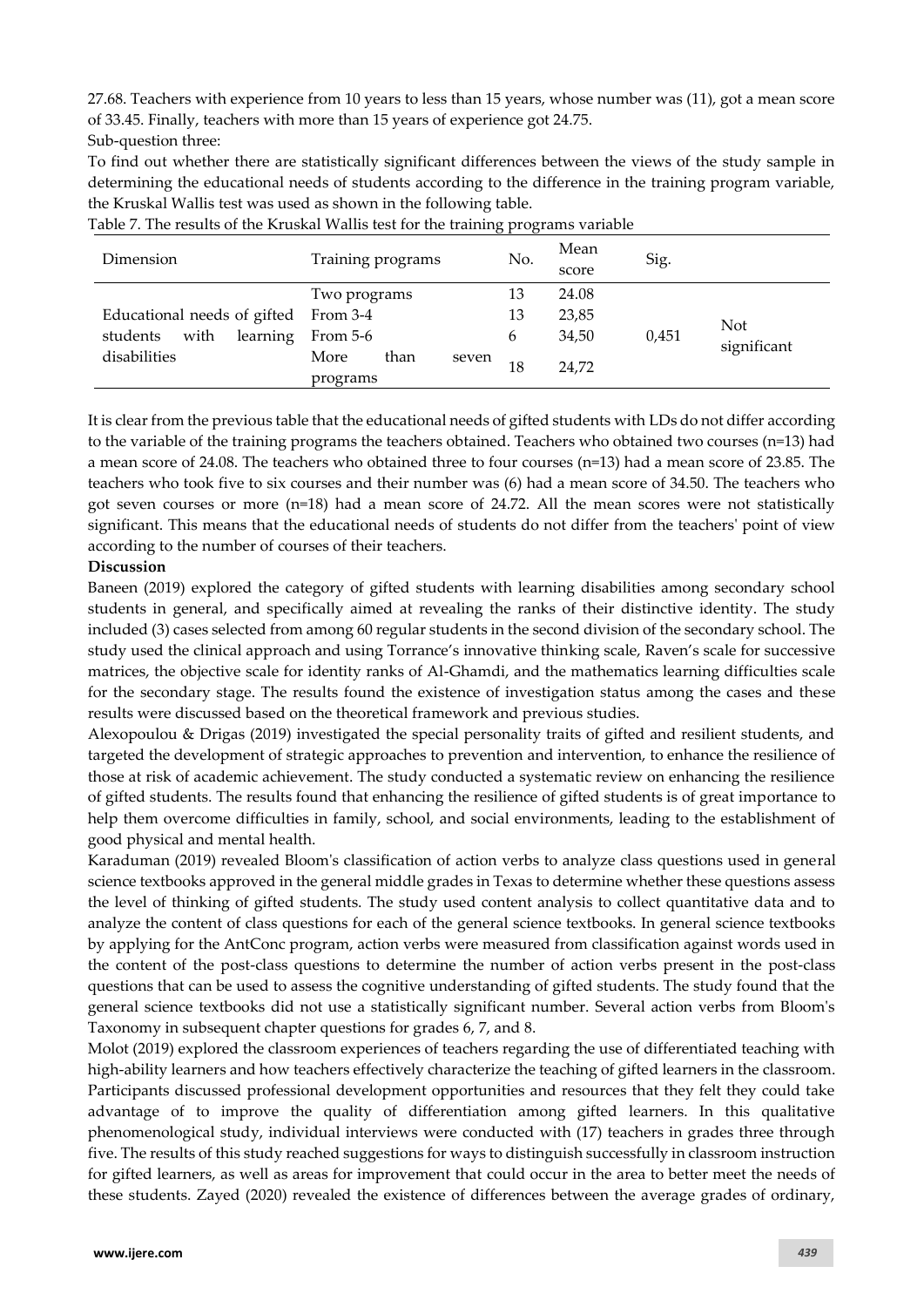gifted, and learning disabled students of primary school students in mental motivation, cognitive representation efficiency, and reading comprehension. The study consisted of (210) fifth-grade male and female students from some primary schools in Kafr El-Sheikh. The results showed statistically significant correlations between the scores of fifth-grade students on the scales of mental motivation, cognitive efficiency, and reading comprehension test. The results also revealed the absence of differences attributed to the variable of cognitive representation and the reading comprehension test, and also resulted in the absence of differences due to gender (male/female) in the three research variables. Adams (2020) examined the impact of using a framework within state guidelines for talented students to identify gifted fourth- and fifth-grade learners, and implement gifted service options through a tiered framework to meet the academic needs of gifted learners identified in the areas of English/Language Arts and Mathematics. The results of the study indicated that it could help identify gifted learners in English/Language Arts and Mathematics to include identifying gifted students in the intellectual fields, sciences, social studies, creativity, leadership, art, dance, drama, and music. The study provided an alternative to assessment in the ability group, monitoring progress, and making datadriven decisions to appropriately nurture gifted learners in other areas of giftedness.

Freed (2020) identified the attitude of parents and teachers toward the most form of reading support that enhances the emotional development of young gifted readers. Participants in this study were parents and teachers of gifted readers, parents had at least one gifted child who was identified in reading, teachers were teachers of gifted students in a school district, working directly with gifted readers. Both parents and teachers were interviewed to learn about the way they perceive the support and barriers that young gifted readers face in their emotional development. The findings showed that teamwork, compassionate allies, and extraordinary reactions were among the important skills needed for these students.

Salem et al. (2021) presented a proposed integrative model for developing emotional creativity among gifted students with learning difficulties. The study used the descriptive-analytical approach. The model depended on the following sub-procedures according to the main criteria specific to diagnosing gifted students with learning difficulties, which are the criterion of qualitative excellence, the criterion of spacing, and the criterion of exclusion. Through those steps, the identification, and diagnosis of gifted students with learning difficulties occurred. These studies provided input into the formulation of the objectives and study's problem of the current study. The theoretical literature of studies related to the concept of this study was reviewed, as well as the research methods used in it. This study is the first in the Arab, to the best knowledge of the researcher, in revealing the educational needs of the gifted, especially those with learning disabilities.

The statement "presenting scientific material in a variety of ways that stimulate the senses visually, auditory and tactile" came in the first rank. This shows that gifted students with LDs need to overcome visual, auditory, and tactile problems, These are the things that make the student have the ability to overcome the difficulty of learning or being able to maintain talent of any kind. Therefore, developmental difficulties have a large part in developing talent and maintaining the required level. The second phrase "focusing on developing creative abilities, thinking skills and problem solving" came in second place. This phrase focused on revealing the type of talent in the gifted student and trying to enrich it to preserve it, then provide the appropriate programs for the student to benefit from and overcome problems.

The phrase "providing intensive enrichment programs for gifted students with learning difficulties" came in the third rank. By paying attention to the educational aspect that is related to the sensory, tactile, and perceptual aspect, there is the ability to have a good understanding through programs that support the discovered talent and then use time management to be able to accomplish all the tasks required at the time, maintain, and reach a required level of talent for gifted students with learning disabilities.

As for the second question, we find that the results of the study showed a level of significance among students with learning disabilities in educational needs according to the qualification variable. All workers that gifted students with learning difficulties, regardless of their academic qualification, do not affect the educational needs of gifted people with learning difficulties. This shows that students have needs, whether related to the psychological aspect or the social aspect. For the results of the third question, we find that the needs differed according to experience and did not differ according to qualification. This means that the experience factor has a significant part in changing the level of the student in terms of the level of experience, and this indicates that experience is an important factor in changing the course of educational needs due to the teacher's enjoyment and his acquisition of many experiences in training and courses, both inside and outside work.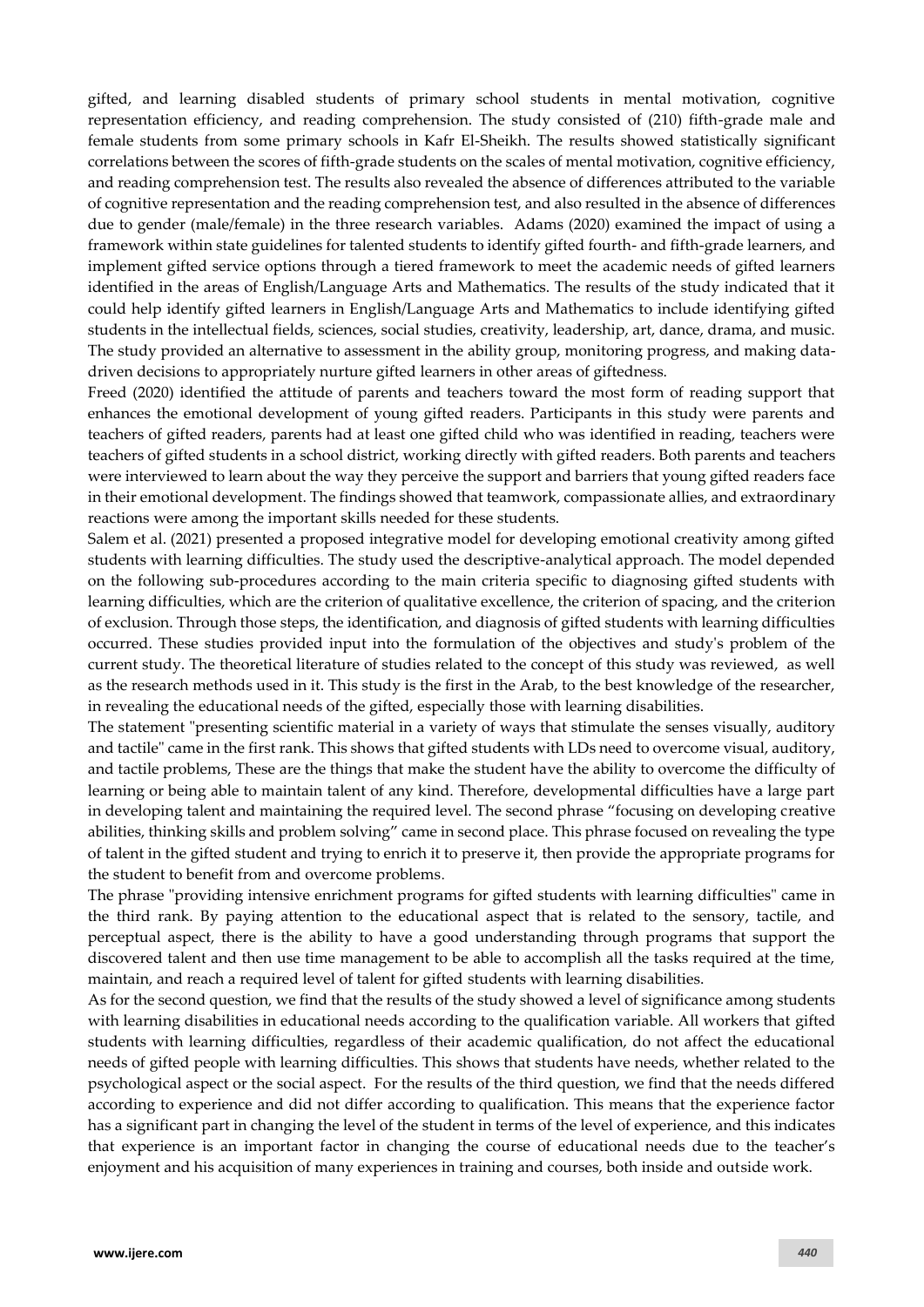There were no statistically significant differences according to the training programs the teacher has. This is because the majority of the courses that the teacher receives may not be courses closely related to the level of educational needs. The teacher resorts to attending the courses, not out of his desire to attend, but rather as an obligation to keep the professional work. Therefore, the courses are not of interest In determining the educational needs of gifted students with learning disabilities. Based on the results, the study concluded several recommendations, which are: Paying attention to presenting the scientific material in a variety of ways to provoke students visually, auditory and tactile senses. Developing creative abilities, thinking skills, and problem-solving for gifted students with learning disabilities. Providing intensive enrichment programs for gifted students with learning disabilities to preserve talent.Providing organizational skills training as time management strategies for gifted students. Not focusing on cooperative learning as a major goal in developing talent for gifted students with learning disabilities.

## **REFERENCES**

Abdel-Rahman, M. E. (2018). *Personality theories. Cairo*: Anglo-Egyptian Library.

- Adams, T. Y. (2020). *Gifted and talented response to ıntervention to aid in ıdentification and service of elementary gifted and talented students ıdentified in the areas of english/language arts and mathematics in a rural Kentucky school district*. Southern Illinois University at Carbondale.
- Al-Buainain, A. J. (2017). Caring for the gifted with disabilities and those with learning difficulties: An applied study in Bilal Bin Rabah School. *Arab Council for Gifted and Talented, 1*(7), 1-36.
- Alexopoulou, A., Batsou, A., & Drigas, A. (2019). Resilience and academic underachievement in gifted students: Causes, consequences and strategic methods of prevention and ıntervention. *International Journal of Online & Biomedical Engineering, 15*(14).
- Al-Qahtani, S. M. A. (2018). Counseling needs of gifted students from the point of view of their teachers in Riyadh. *International Journal of Science and Rehabilitation of People with Special Needs*, (11), 11-33.
- Al-Shabatat, A. M. (2016). Rehabilitation needs and educational services for students with learning difficulties in Al-Baha region. *Journal of Educational Sciences, 24*(1)189-226.
- Al Stree', A. A. (2001). *Gifted detection and care program*. Riyadh.
- Beneen, I. (2019). The level of identity among talented people with learning difficulties in the secondary stage: a clinical field study. *Al-Shamil Journal of Educational and Social Sciences, Al-Shahid University, Lakhdar Campaign: Al-Wadi, 2*(1), 56-67.
- Freed, K. G. (2020). *Supporting the affective needs of gifted readers: an educational criticismand connoisseurship study.* Doctoral dissertation, University of Denver.
- Karaduman, E. (2019). *General science textbooks: meeting the cognitive needs of academically talented students*. Doctoral dissertation, University of Houston.
- Kitsantas, A., Bland, L., & Chirinos, D. S. (2017). Gifted students' perceptions of gifted programs: An inquiry into their academic and social-emotional functioning. *Journal for the Education of the Gifted, 40*(3), 266-288.
- Mallot, R. D. (2019). *Meeting gifted students' classroom needs: A phenomenological study on teachers' needs in order to effectively ımplement differentiated ınstruction in the classroom*. Doctoral dissertation, Concordia University (Oregon).
- Metwally, F. L. and Al-Qahtani, S. M. (2016). *Learning difficulties for the creative and talented*. Cairo: Anglo-Egyptian Library.
- Mukhaimer, S. K. (2013). Psychological, social and educational needs of gifted students from their point of view and from the point of view of their teachers in Gaza City. *Al-Aqsa University Journal - Human Sciences Series. 17*(1). 107-153.
- Salem, M., Mansour, A., Desouki, S., and Abdel-Aal, H. (2021). A proposed integrative model for developing emotional creativity among gifted students with learning difficulties. *Journal of the College of Education, Port Said University*, (33), 582-642.